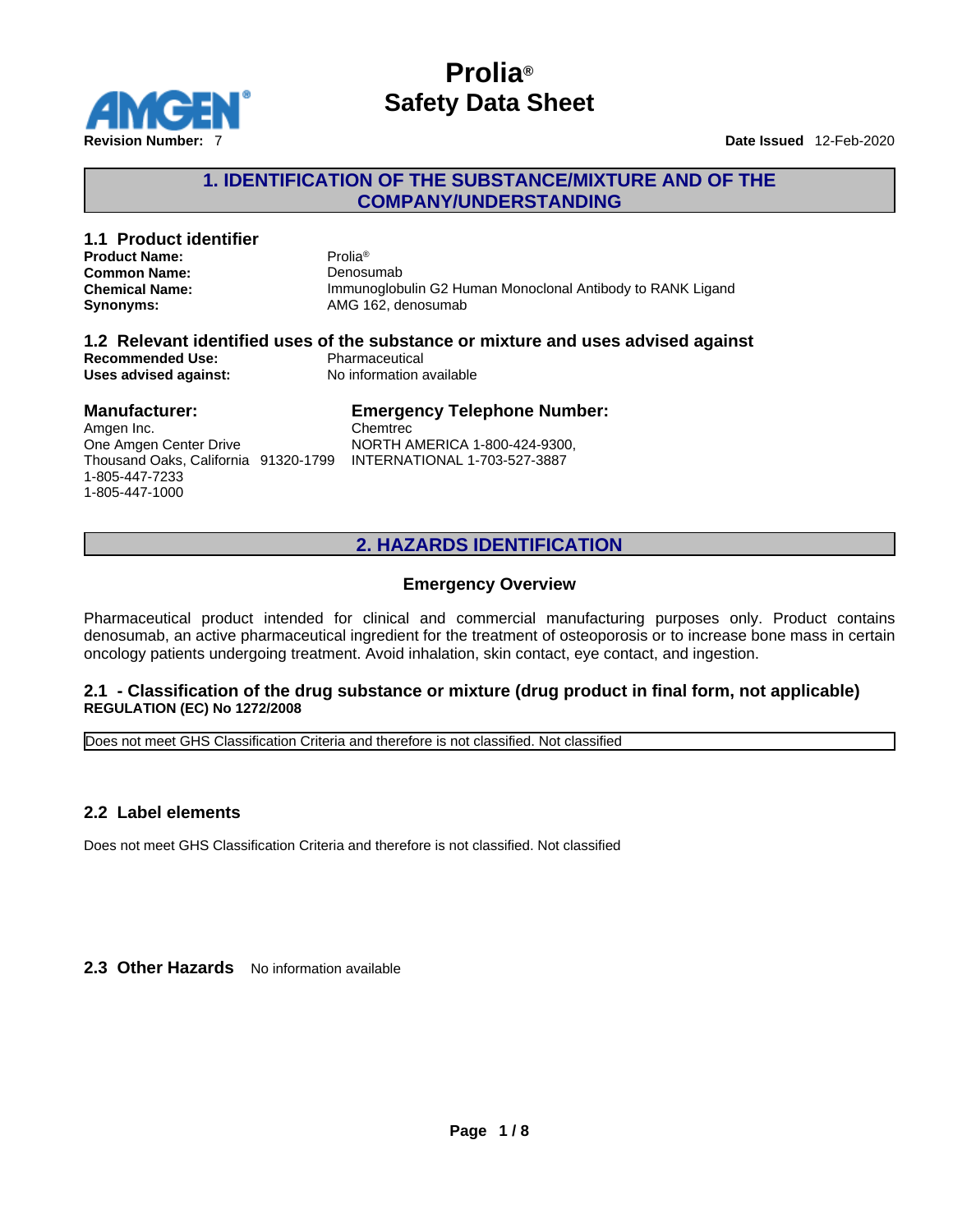

**3. COMPOSITION/INFORMATION ON INGREDIENTS** 

#### **3.1 Substances**

| Ingredients:          | Drug product is supplied in a prefilled syringe (PFS) that contains 60 mg/mL denosumab,<br>17 mM acetate 4.7% sorbitol at a pH of 5.2. |
|-----------------------|----------------------------------------------------------------------------------------------------------------------------------------|
| <b>Chemical Name:</b> | Immunoglobulin G2 Human Monoclonal Antibody to RANK Ligand                                                                             |
| <b>CAS-No:</b>        | 615258-40-7                                                                                                                            |

## **4. FIRST AID MEASURES**

## **4.1 Description of first-aid measures**

| <b>Eye Contact:</b>        | In the case of contact with eyes, rinse immediately with plenty of water and seek medical<br>advice.                                            |
|----------------------------|-------------------------------------------------------------------------------------------------------------------------------------------------|
| <b>Skin Contact:</b>       | Wash off immediately with soap and plenty of water removing all contaminated clothes and<br>shoes. Consult a physician if necessary.            |
| Inhalation:                | Move to fresh air. If symptoms persist, call a physician.                                                                                       |
| Ingestion:                 | If symptoms persist, call a physician. Do not induce vomiting without medical advice. Never<br>give anything by mouth to an unconscious person. |
| <b>Notes to Physician:</b> | Treat symptomatically.                                                                                                                          |
|                            |                                                                                                                                                 |

# **5. FIRE-FIGHTING MEASURES**

## **5.1 Extinguishing media**

| <b>Flammable Properties:</b> | Not applicable/aqueous solution.                                                                           |
|------------------------------|------------------------------------------------------------------------------------------------------------|
| Extinguishing Media:         | Use extinguishing measures that are appropriate to local circumstances and the<br>surrounding environment. |

### **5.2 Special hazards arising from the substance or mixture**

**Hazardous Combustion Products:** None

### **5.3 Advice for firefighters**

| <b>Protective Equipment and</b>      | As in any fire, wear self-contained breathing apparatus pressure-demand, NIOSH |
|--------------------------------------|--------------------------------------------------------------------------------|
| <b>Precautions for Firefighters:</b> | (approved) and full protective gear.                                           |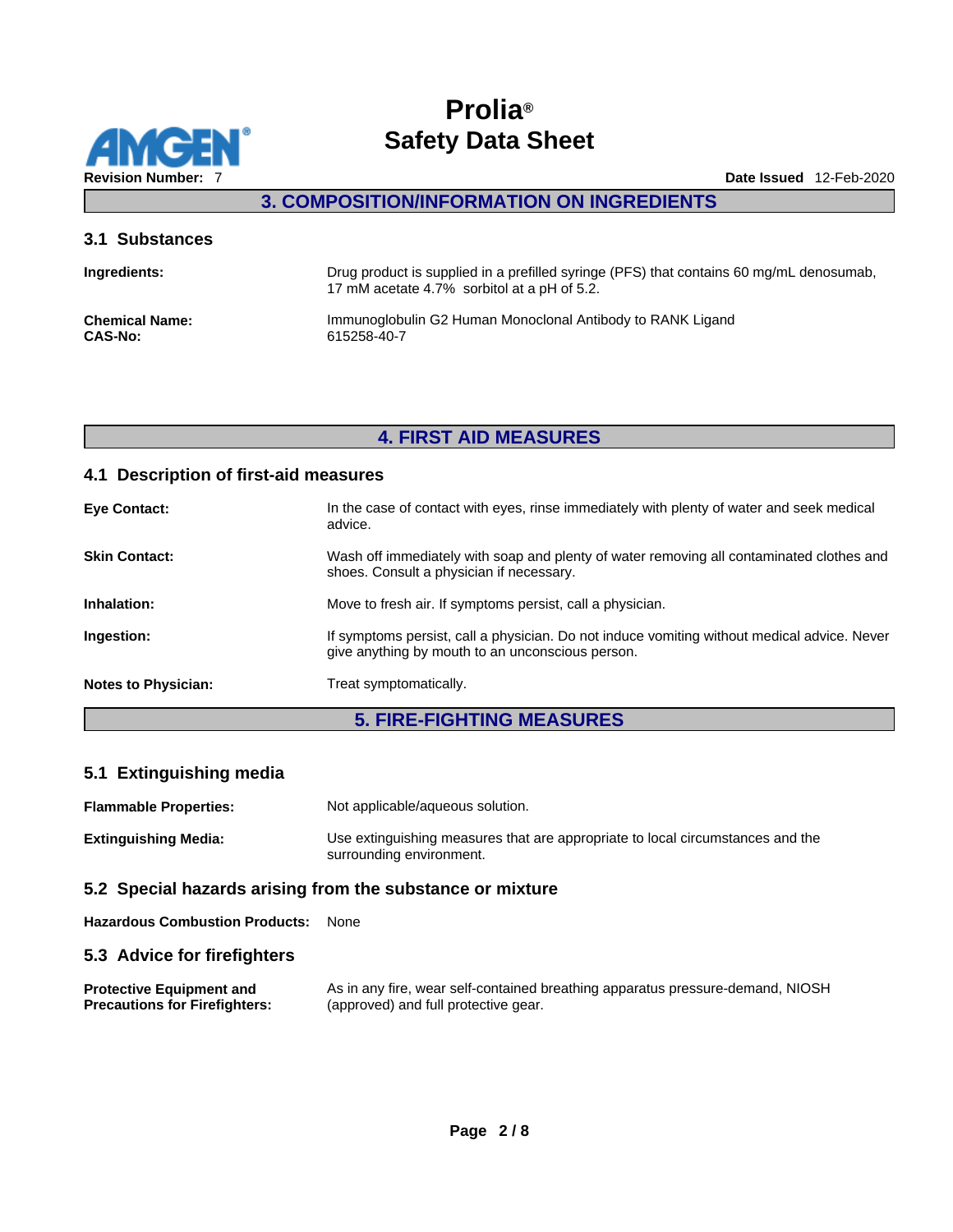

## **6. ACCIDENTAL RELEASE MEASURES**

#### **6.1 Personal precautions, protective equipment and emergency procedures**

**Spill Procedures:** If material is released or spilled, cordon off spill area. Take proper precautions to minimize exposure by using appropriate personal protective equipment in cleaning up a spill. If in powder form, wet down spilled material to minimize airborne dispersion. Soak up material with absorbent e.g., paper towels, and wash spill area thoroughly with appropriate cleaning materials. Dispose of collected material in accordance with applicable waste disposal regulations. Avoid release to the environment.

## **7. HANDLING AND STORAGE**

### **7.1 Precautions for Safe Handling**

Handling and Storage: **Avoid contact with skin, eyes** or clothing. Do not eat, drink or smoke in work areas. Use adequate ventilation to minimize exposure. Wash hands, face and other potentially exposed areas immediately after handling this material. Remove contaminated clothing prior to entering eating areas. Clean protective equipment thoroughly after each use. Store in a well ventilated area.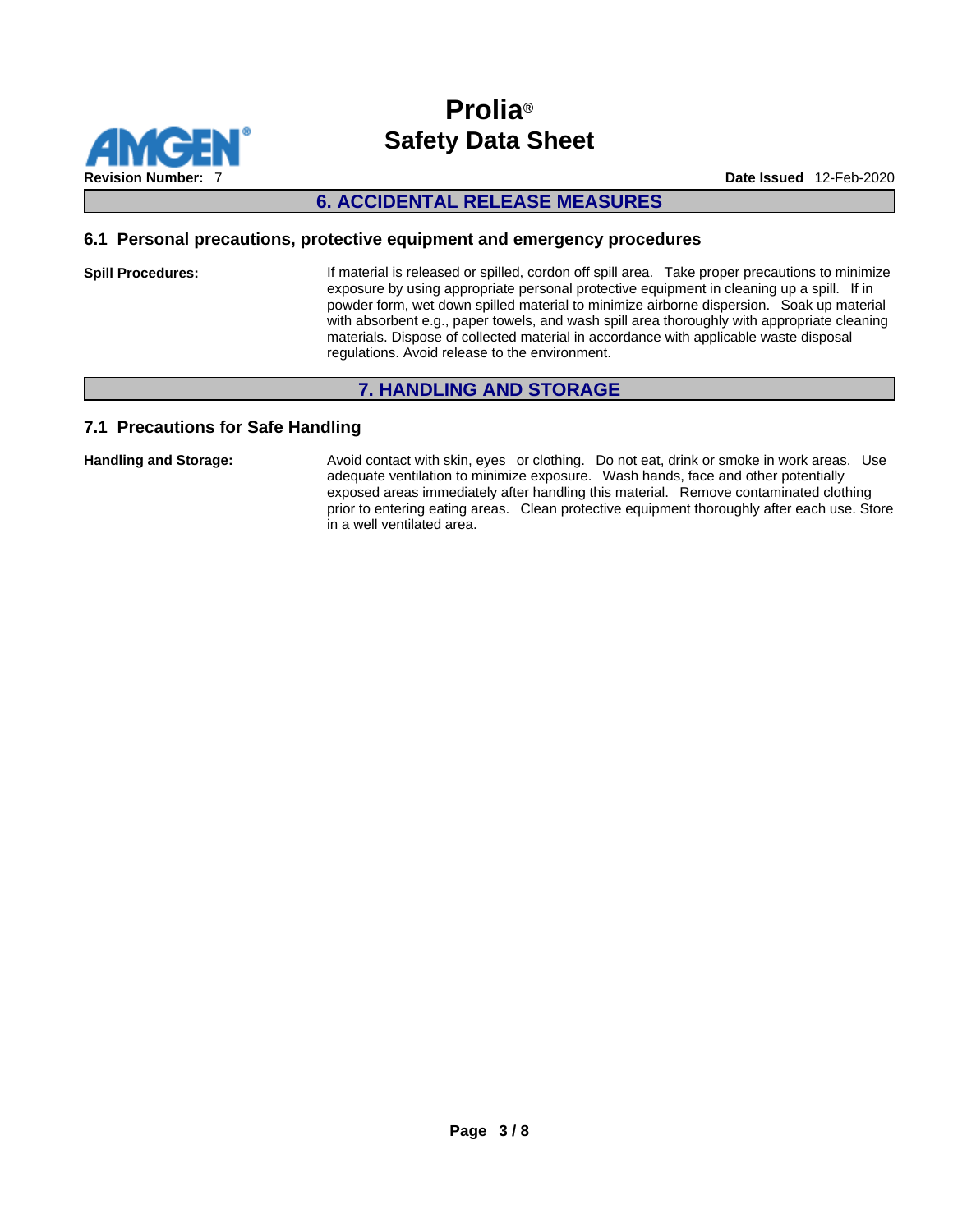

## **8. EXPOSURE CONTROLS/PERSONAL PROTECTION**

#### **8.1 Control parameters**

| <b>Occupational Exposure Limit:</b>  | No exposure guidelines established by ACGIH, NIOSH or OSHA. Amgen recommends an<br>occupational exposure limit (OEL) of 60 $\mu$ g/m <sup>3</sup> as an 8-hour time weighted average over a<br>40-hour work week. The OEL is designed as an acceptable airborne concentration of a<br>substance for which it is believed that workers may be repeatedly exposed day after day<br>without adverse health effects. Denosumab has been classified per Amgen's Hazard<br>Classification System as an Occupational Exposure Band 3 compound (20 $\mu$ g/m <sup>3</sup> - 100<br>$\mu$ g/m <sup>3</sup> ). |
|--------------------------------------|------------------------------------------------------------------------------------------------------------------------------------------------------------------------------------------------------------------------------------------------------------------------------------------------------------------------------------------------------------------------------------------------------------------------------------------------------------------------------------------------------------------------------------------------------------------------------------------------------|
| <b>Engineering Controls:</b>         | When practicable, handle material in enclosed processes or in processes with effective<br>local exhaust ventilation or within a chemical hood.                                                                                                                                                                                                                                                                                                                                                                                                                                                       |
| 8.2 Exposure controls                |                                                                                                                                                                                                                                                                                                                                                                                                                                                                                                                                                                                                      |
| <b>Personal Protective Equipment</b> |                                                                                                                                                                                                                                                                                                                                                                                                                                                                                                                                                                                                      |
| <b>Eye/face Protection:</b>          | Wear safety glasses with side shields, chemical splash goggles, or safety glasses with side<br>shields and a full-face shield to prevent contact with eyes. The choice of protection should<br>be based on the job activity and potential for exposure to the eyes and face.                                                                                                                                                                                                                                                                                                                         |
| <b>Skin Protection:</b>              | Use gloves or other appropriate personal protective equipment if skin contact with<br>formulation is possible. Wear lab coat or other protective over garment if splashing is<br>possible. The choice of protection should be based on the job activity and potential for skin<br>contact.                                                                                                                                                                                                                                                                                                           |
| <b>Respiratory Protection:</b>       | When possible, handle material in enclosed processes or containers. If it is properly<br>handled with effective local exhaust ventilation or containment, respiratory protection may<br>not be needed. For procedures involving larger quantities or dust/aerosol generating<br>procedures such as weighing or a large transfer of liquids, an air-purifying respirator with<br>NIOSH approval for dusts and mists may be needed. The choice of protection should be<br>based on the job activity and the potential for exposure.                                                                    |

**Other:** Wash hands, face and other potentially exposed areas after handling material (especially before eating, drinking or smoking). Clean protective equipment thoroughly after each use.

### **8.3 Environmental exposure controls**

**Environmental Exposure Controls** Avoid release to the environment.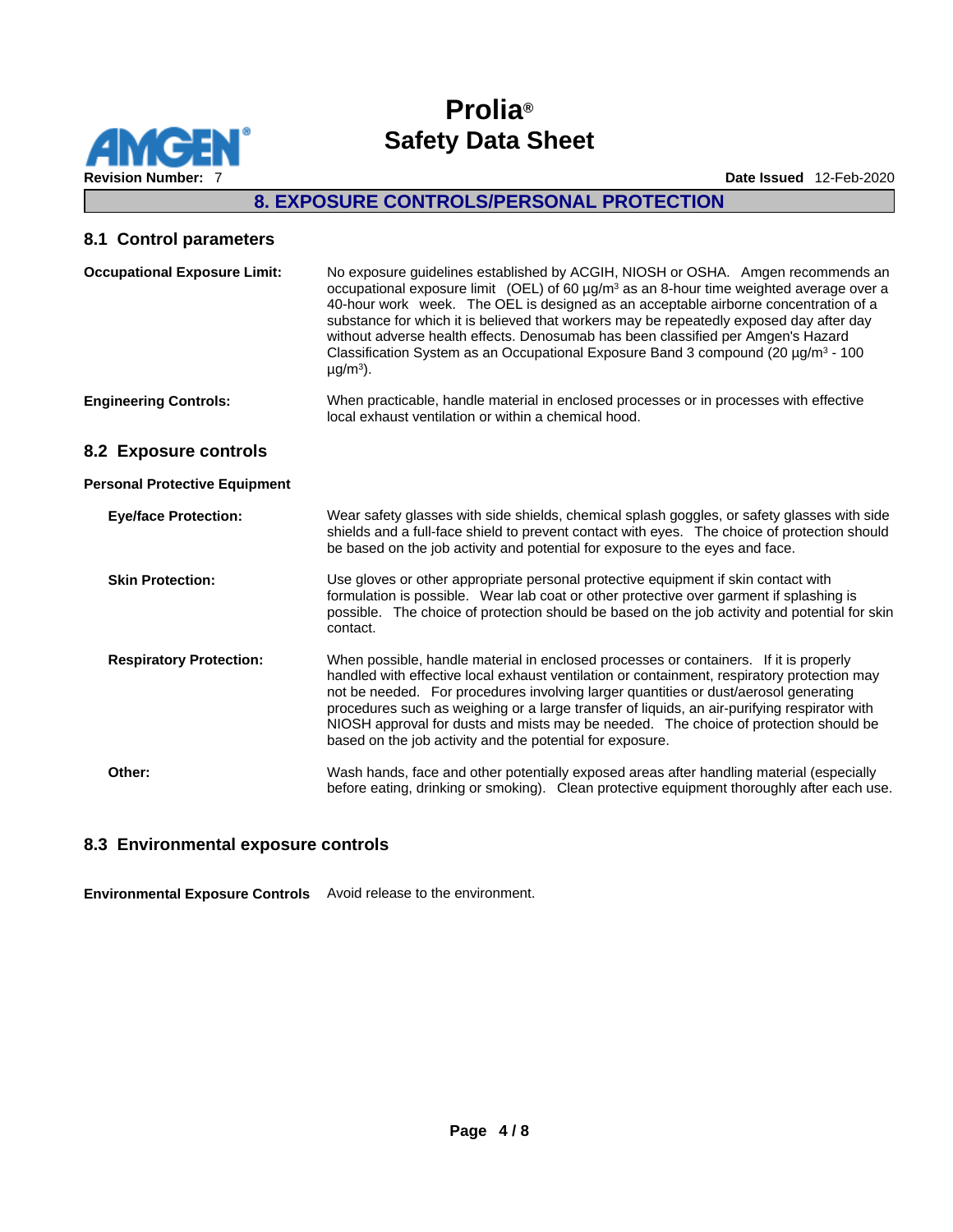

## **9. PHYSICAL AND CHEMICAL PROPERTIES**

| Appearance:<br><b>Physical State:</b>   | Clear colorless to slightly ye<br>Liquid |
|-----------------------------------------|------------------------------------------|
| <b>Molecular Weight:</b>                | ~147kD                                   |
| Odor:                                   | No information available                 |
| <b>Odor Threshold:</b>                  | No information available                 |
| pH:                                     | 5.2                                      |
| <b>Melting Point:</b>                   | No information available                 |
| <b>Flash Point:</b>                     | Not applicable                           |
| <b>Evaporation Rate:</b>                | No information available                 |
| Lower explosive limit:                  | No information available                 |
| <b>Upper explosive limit:</b>           | No information available                 |
| <b>Vapor Pressure:</b>                  | No information available                 |
| Vapor Density (air $= 1$ ):             | No information available                 |
| <b>Relative density:</b>                | No information available                 |
| <b>Water Solubility:</b>                | Not applicable                           |
| <b>Partition Coefficient (log Kow):</b> | No information available                 |
| <b>Viscosity:</b>                       | No information available                 |

**Appearance:** Clear colorless to slightly yellow **Molecular Weight:** ~147kD **Odor:** No information available **Odor Threshold:** No information available **Melting Point:** No information available **Flash Point:** Not applicable **Evaporation Rate:** No information available **Lower explosive limit:** No information available **Upper explosive limit:** No information available **Vo information available Vapor Density (air = 1):**No information available **Relative density:** No information available **Not applicable Partition Coefficient (log Kow):** No information available **Viscosity:** No information available

## **10. STABILITY AND REACTIVITY**

| <b>10.1 Reactivity</b>                          | No information available |
|-------------------------------------------------|--------------------------|
| <b>10.2 Chemical stability</b>                  | Stable                   |
| 10.3 Possibility of hazardous<br>reactions      | No information available |
| 10.4 Conditions to avoid                        | No Information available |
| 10.5 Incompatible materials                     | No information available |
| <b>10.6 Hazardous</b><br>decomposition products | No information available |
| <b>10.7 Other information</b>                   | None                     |

# **11. TOXICOLOGICAL INFORMATION**

### **11.1 Information on toxicological effects**

| <b>Acute Toxicity:</b>                    | Does not meet GHS Classification Criteria and therefore is not classified. |
|-------------------------------------------|----------------------------------------------------------------------------|
| <b>Skin corrosion/irritation:</b>         | Does not meet GHS Classification Criteria and therefore is not classified. |
| Serious eye damage/eye irritation:        | Does not meet GHS Classification Criteria and therefore is not classified. |
| <b>Respiratory or skin sensitization:</b> | Does not meet GHS Classification Criteria and therefore is not classified. |
| Germ cell mutagenicity:                   | Does not meet GHS Classification Criteria and therefore is not classified. |
| Carcinogenicity:                          | Does not meet GHS Classification Criteria and therefore is not classified. |
| <b>Reproductive toxicity:</b>             | Based on data, the GHS classification criteria are not met.                |
| STOT - single exposure:                   | Does not meet GHS Classification Criteria and therefore is not classified. |
| STOT - repeated exposure:                 | Does not meet GHS Classification Criteria and therefore is not classified. |
| <b>Aspiration Hazard:</b>                 | Does not meet GHS Classification Criteria and therefore is not classified. |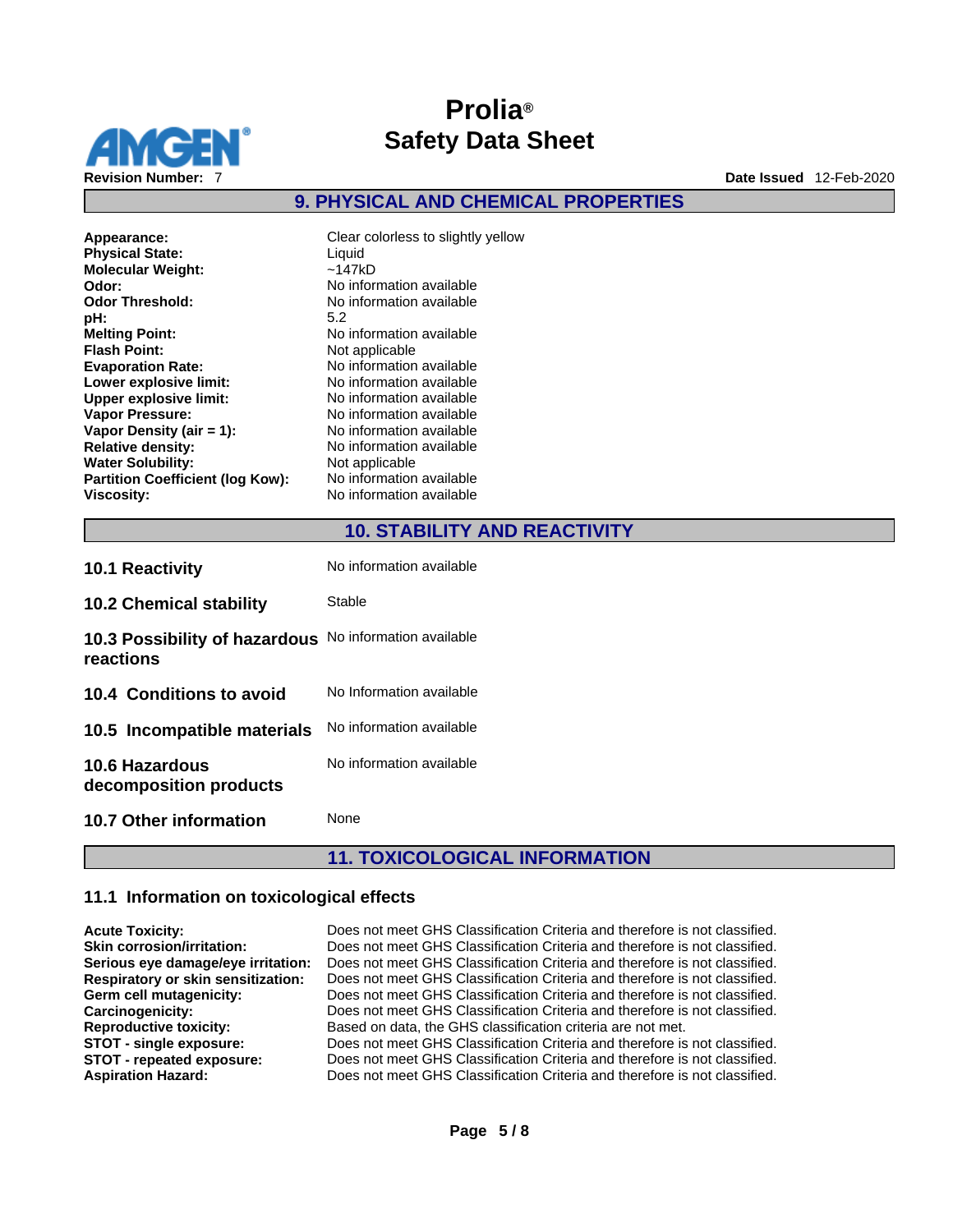

**12. ECOLOGICAL INFORMATION** 

| 12.1 Toxicity                                                 |                          |  |
|---------------------------------------------------------------|--------------------------|--|
| <b>Ecotoxicity effects:</b>                                   | No information available |  |
| 12.2 Persistence and degradability                            |                          |  |
| Persistence/Degradability: No information available           |                          |  |
| 12.3 Bioaccumulative potential                                |                          |  |
| <b>Bioaccumulation/Accumulation:</b> No information available |                          |  |
| 12.4 Mobility in soil                                         |                          |  |
| Mobility in Environmental Media: No information available     |                          |  |
| 12.5 Results of PBT and vPvB assessment                       |                          |  |
| Results of PBT and vPvB assessment: No information available  |                          |  |
| 12.6 Other adverse effects                                    |                          |  |
| <b>Other Adverse Effects:</b>                                 | No information available |  |

## **13. DISPOSAL CONSIDERATIONS**

#### **13.1 Waste treatment methods**

**Waste Disposal Method:** Dispose of waste according to prescribed federal, state, local and competent authority guidelines.

# **14. TRANSPORT INFORMATION**

**DOT:** Not regulated by U.S. DOT, IATA, or IMDG.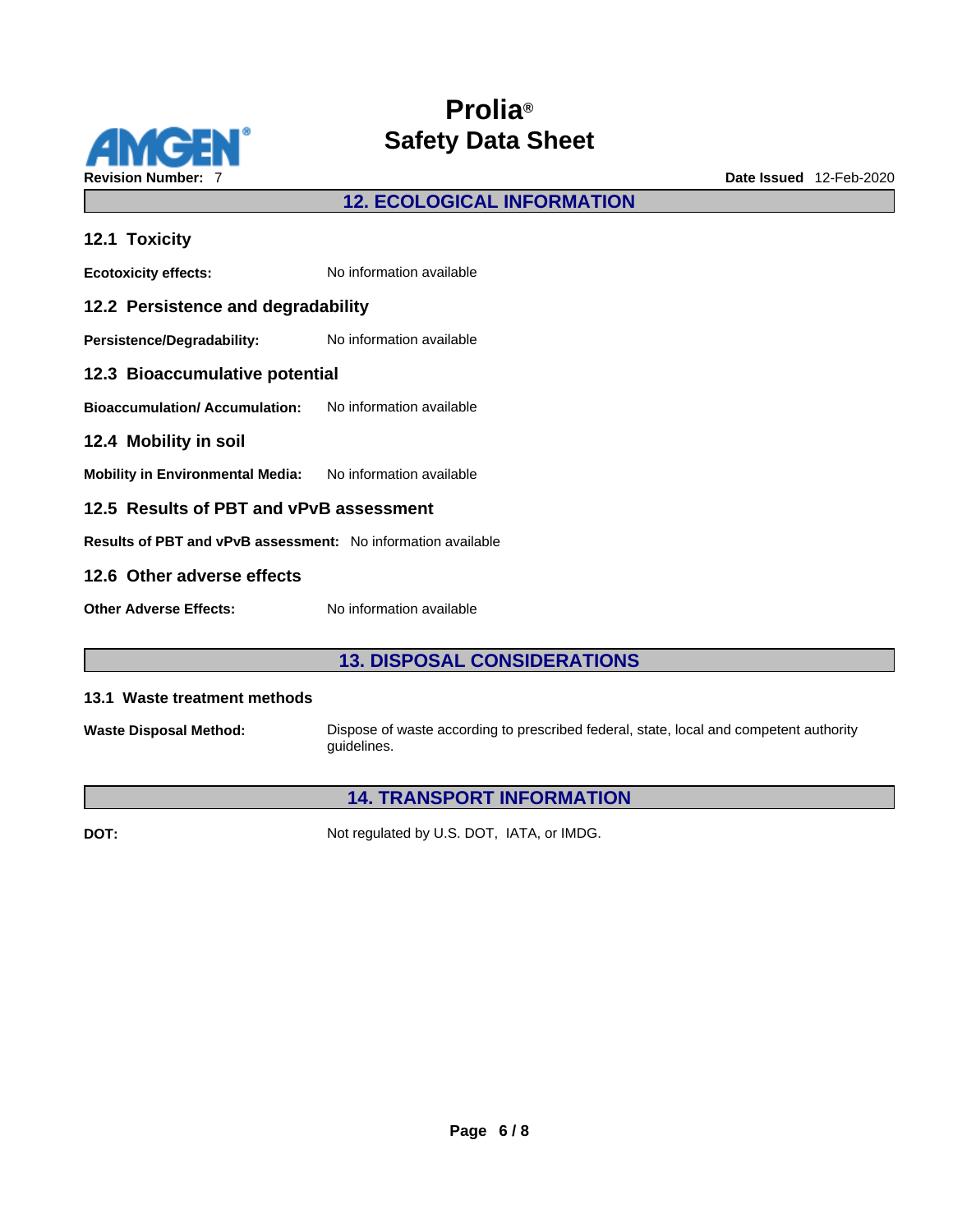

**15. REGULATORY INFORMATION** 

## **15.1 Safety, health and environmental regulations/legislation specific for the substance or mixture**

**International Inventories**

| <b>TSCA:</b>         |  |
|----------------------|--|
| <b>EINECS/ELINCS</b> |  |
| <b>DSL/NDSL</b>      |  |
| PICCS:               |  |
| <b>ENCS:</b>         |  |
| <b>CHINA:</b>        |  |
| AICS:                |  |
| <b>KECL:</b>         |  |
|                      |  |

**Legend** 

**TSCA** - United States Toxic Substances Control Act Section 8(b) Inventory  **EINECS/ELINCS** - European Inventory of Existing Commercial Chemical Substances/EU List of Notified Chemical Substances **DSL/NDSL** - Canadian Domestic Substances List/Non-Domestic Substances List **PICCS** - Philippines Inventory of Chemicals and Chemical Substances **ENCS** - Japan Existing and New Chemical Substances **IECSC** - China Inventory of Existing Chemical Substances **AICS** - Australian Inventory of Chemical Substances **KECL** - Korean Existing and Evaluated Chemical Substances

#### **State Regulations**

**California Proposition 65:** This product does not contain any Proposition 65 chemicals.

### **15.2 Chemical safety assessment**

No CSA has been conducted.